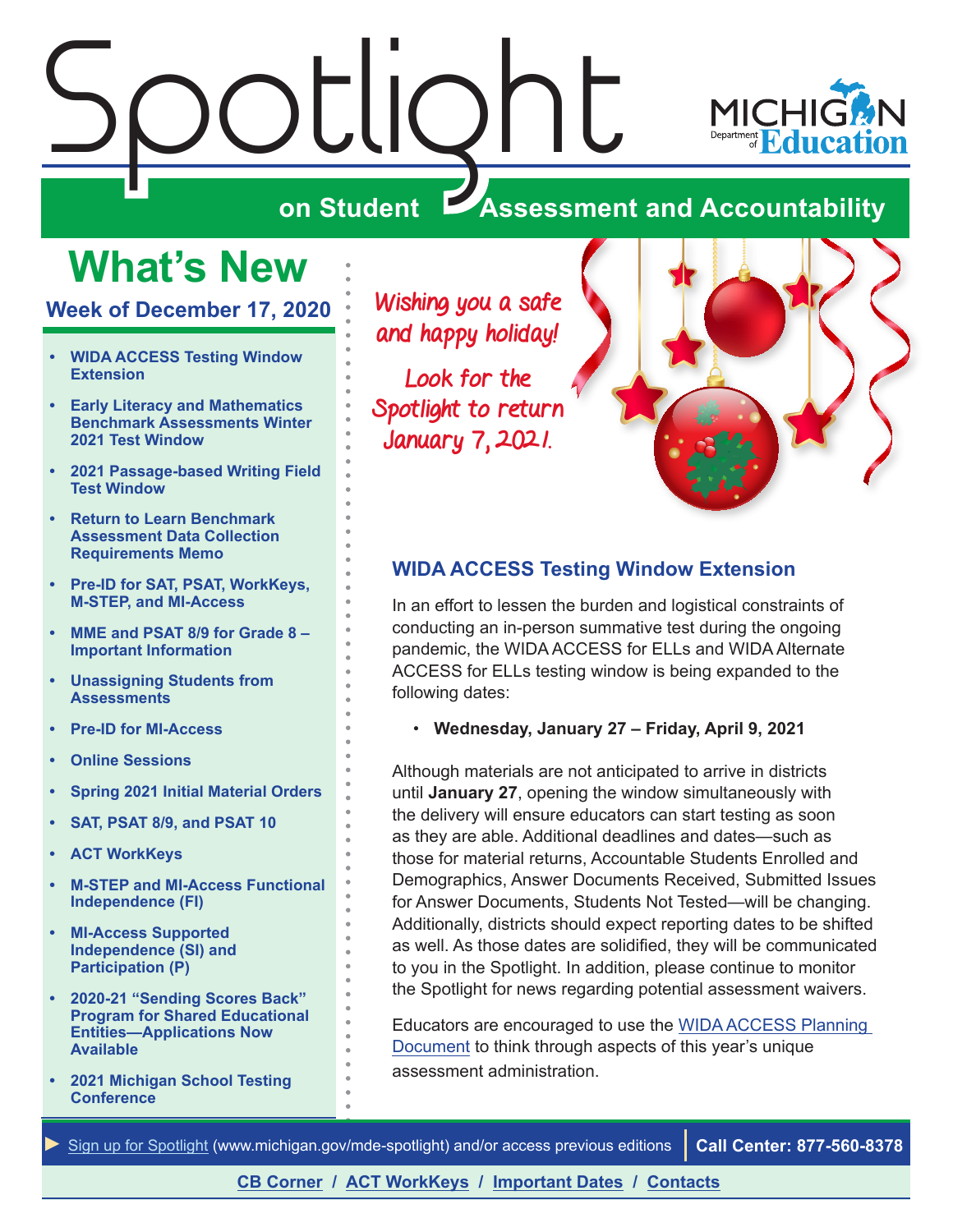#### <span id="page-1-0"></span>**Early Literacy and Mathematics Benchmark Assessments Winter 2021 Test Window**

The Winter 2021 Early Literacy and Mathematics Benchmark Assessments testing window will be open **January 4 – February 5, 2021**. Grades K-2 students who tested in the fall have been automatically pre-identified to the Winter 2021 Early Literacy and Mathematics Benchmark Assessment by the Office of Educational Assessment and Accountability (OEAA). No action is necessary for students who tested in the Fall 2020 administration, but will not test in the Winter 2021 administration. Students who did not test in the Fall 2020 administration must be pre-identified in the OEAA Secure Site.

The [Early Literacy and Mathematics Benchmark Test](https://www.michigan.gov/documents/mde/Early_Literacy_and_Mathematics_TAM_663326_7.pdf)  [Administration Manual](https://www.michigan.gov/documents/mde/Early_Literacy_and_Mathematics_TAM_663326_7.pdf) and Online Test Directions can be found on the [Early Literacy and Mathematics web](www.michigan.gov/earlylitandmath)  [page](www.michigan.gov/earlylitandmath) (www.michigan.gov/earlylitandmath) under the **Current Assessment Administration** section.

#### **2021 Passage-based Writing Field Test Window**

The 2021 Passage-based Writing Field Test window for grades 3-8 opens on **January 4, 2021** and remains open until **February 5, 2021**. Your participation in the field test allows MDE to gather important information about the accuracy and validity of the items on the field test.

The Passage-based Writing Field Test must be taken in-person with an in-person proctor. Remote administration is not allowed.

For more information about how to participate in the Passage-based Writing Field Test, go to the [Passage](https://www.michigan.gov/documents/mde/Passage-Based_Writing_Field_Test_TAM_673178_7.pdf)[based Writing Field Test - Test Administration Guide](https://www.michigan.gov/documents/mde/Passage-Based_Writing_Field_Test_TAM_673178_7.pdf) on the [M-STEP web page](www.michigan.gov/mstep) (www.michigan.gov/mstep).

#### **Return to Learn Benchmark Assessment Data Collection Requirements Memo #COVID-19-144**

A [memo](https://www.michigan.gov/documents/mde/RTL_Benchmark_Assessment_710487_7.pdf) released December 14, 2020 from the Interim Deputy Superintendent Dr. William A Pearson, provides additional information about the reporting of benchmark assessment data as required by Michigan's "Return to Learn" law (Public Act 149). Under this law, districts must administer benchmark assessments to all students in grades K-8 and report data to the Michigan Department of Education (MDE) and the Center for Educational Performance and Information (CEPI).

The memo explains the reporting requirements and provides districts with the information they need to comply with this law. The memo may be reviewed at the [Benchmark Assessment web page](http://www.michigan.gov/mde-benchmarkassessments) (www.michigan. gov/mde-benchmarkassessments).

#### **Pre-ID for SAT, PSAT, WorkKeys, M-STEP, and MI-Access**

The Office of Educational Assessment and Accountability (OEAA) will pre-identify public school students (grades 3-11)for testing in the OEAA Secure Site, using the Fall 2020 MSDS General Collection and Student Record Maintenance (SRM) files submitted through **5 p.m. on January 4, 2021**. SRMs are not required but will be used if they have been submitted. The Pre-ID Student Report will be available at **8 a.m. on January 6, 2021**.

The following students will be pre-identified:

• All students in grades 3-8 and 11 will be pre-identified for M-STEP.

*(Continued on next page)*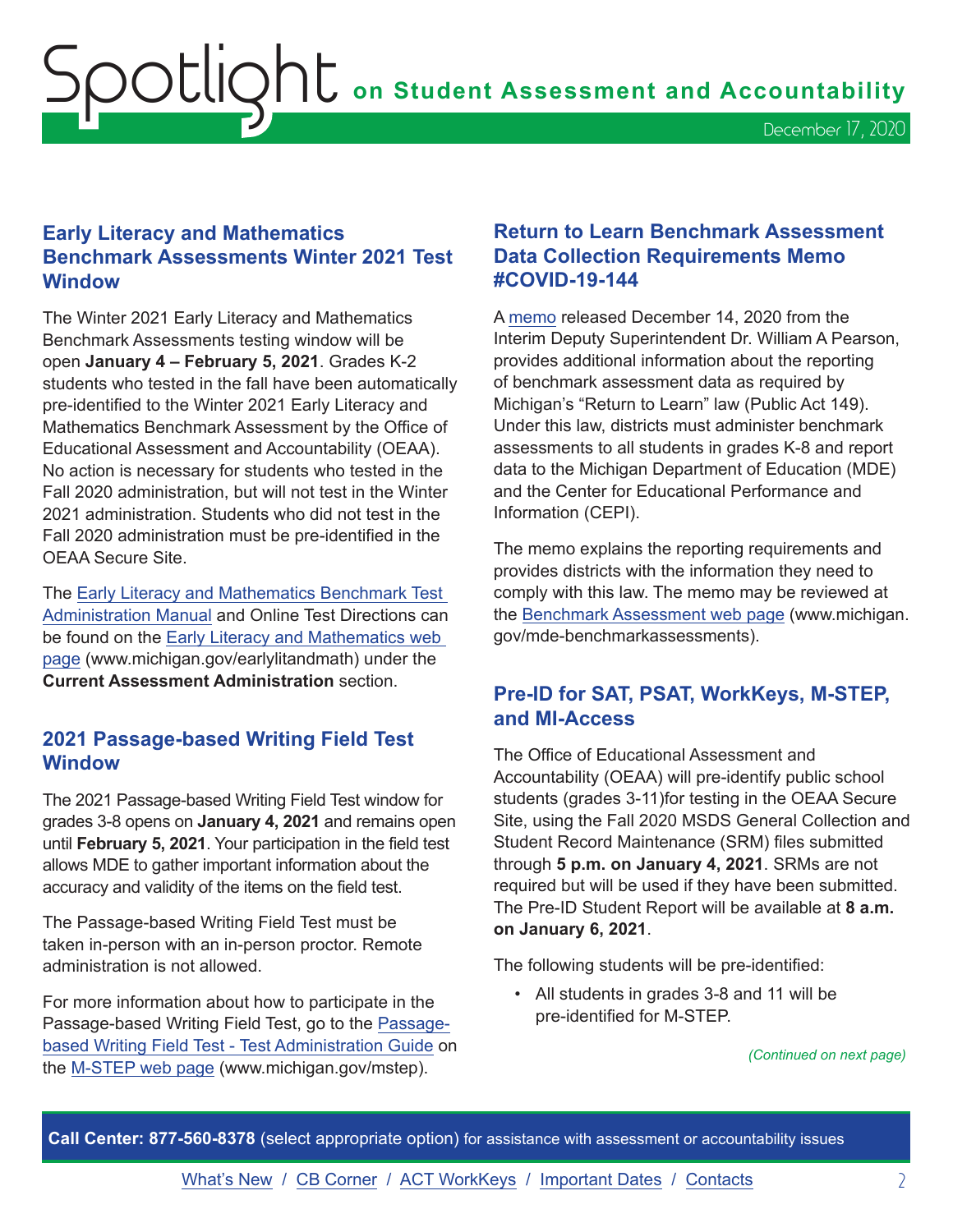# $\overline{S}$  **ODE IQNE** on Student Assessment and Accountability December 17, 2020

- » Students will be pre-identified as online testers unless they are enrolled in a school with an approved online waiver. Students in approved paper/pencil schools will be pre-identified for paper/pencil testing.
- » Individual students in online schools who require a paper/pencil test may be reassigned for paper/pencil testing. Refer to the document [Changing the Mode \(online,](https://www.michigan.gov/documents/mde/Changing_Mode_of_Assessment_instructions_601212_7.pdf)  [Paper/Pencil\) of Testing for Students,](https://www.michigan.gov/documents/mde/Changing_Mode_of_Assessment_instructions_601212_7.pdf) found in the **Pre-Identification of Students** section on the [Secure Site Training web page](http://www.michigan.gov/securesitetraining) (www. michigan.gov/securesitetraining).
- » Since participation in the MI-Access assessments is based on a student's Individualized Education Program (IEP), schools are expected to move such students from the M-STEP to MI-Access Functional Independence (FI), Supported Independence (SI), or Participation (P) assessment, as appropriate. Refer to the article, **Pre-ID for MI-Access,** on the following page for more information.
- All students in grades 8, 9, and 10 in established PSAT schools will be pre-identified for PSAT 8, PSAT 9, or PSAT 10 test cycles.
	- » When the PSAT 8/9 and PSAT 10 is not appropriate for a student based on the student's IEP, the student should be unassigned from the assessment by **5 p.m. on February 17, 2021** to prevent additional materials from being sent.
	- » There is no alternate assessment to the PSAT 8/9 for grade 9 or PSAT 10. Students in grades 9 and 10 whose IEP indicates the PSAT is not appropriate will be exempt from

testing and are to be unassigned in the Secure Site. Grade 8 students are to take the PSAT 8/9 or one of the MI-Access assessments for ELA and mathematics, based on their IEP.

- » The PSAT 8/9 is one test that is administered to both grades 8 and 9. However, in the OEAA Secure Site, the test cycle is split into two, PSAT 8 and PSAT 9.
- All students in grade 11 in established SAT and ACT schools will be pre-identified for SAT and WorkKeys.
	- » Refer to [Who Must/Can Take the MME?](https://www.michigan.gov/documents/mde/MME_Eligibility_544301_7.pdf) for guidelines on MI-Access students' ability to take the SAT and WorkKeys. It can be found on the [MME web page](www.michigan.gov/mme) (www.michigan.gov/ mme) under **General Information**.
	- » Schools are to unassign students who will be taking a MI-Access assessment from the SAT test cycle by **5 p.m. on February 17, 2021**. This process also holds true if a student chooses not to take the ACT WorkKeys along with MI-Access. This will prevent additional materials being sent to the school.

This is a one-time pull from MSDS for pre-identification purposes for students taking the SAT, PSAT, WorkKeys, and M-STEP. Starting **January 6, 2021**, it is the responsibility of the district and/or school to update the Pre-ID Student Report directly on the OEAA Secure Site, by unassigning students who will not be testing and adding new students who will be testing.

All initial standard materials for SAT, PSAT, WorkKeys, M-STEP, and MI-Access, as well as barcode labels printed by the contractors, will be based on students who are pre-identified on the OEAA Secure Site by **February 17, 2021 at 5 p.m.**

#### *(Continued on next page)*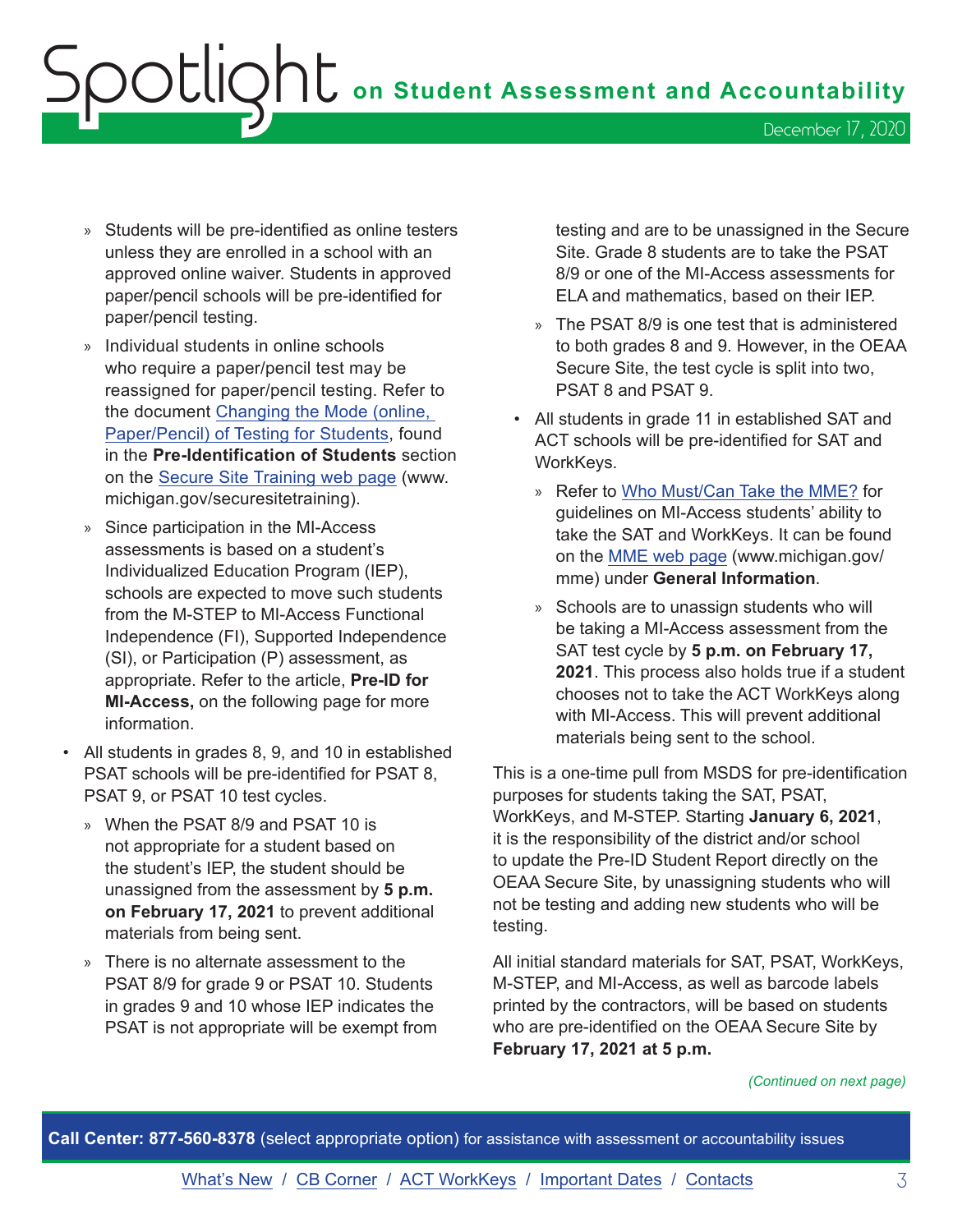<span id="page-3-0"></span>Spotlight **on Student Assessment and Accountability** December 17, 2020

To ensure schools get the appropriate number of assessment materials, it is important to make sure your pre-identification is accurate by **5 p.m. on February 17, 2021**.

Options and instructions for pre-identification of students can be found on the [Secure Site Training web](http://www.michigan.gov/securesitetraining)  [page](http://www.michigan.gov/securesitetraining) (www.michigan.gov/securesitetraining) under the **Pre-Identification of Students** section.

#### **MME and PSAT 8/9 for Grade 8 – Important Information**

When pre-identifying new students to the Michigan Merit Exam (MME), students must be pre-identified to each assessment (SAT, WorkKeys, and M-STEP science and social studies) separately. Grade 8 students must be pre-identified to the PSAT 8 and M-STEP for social studies and science.

Once a student is pre-identified to one of the assessments, the Mass Update Assessments page can be used to easily copy them over to the other assessment(s). OEAA will pre-identify students to the required assessments, so this only applies to students pre-identified by the school or district after January 8, 2021. Instructions specific to this task for either MME or grade 8—in the document **Copy Students from One MME Component to other MME Components for Pre-Identification**—can be found on the [Secure Site Training web page](http://www.michigan.gov/securesitetraining) (www.michigan.gov/ securesitetraining) under **Mass Update Assessments** in the **Pre-Identification** section.

#### **Unassigning Students from Assessments**

**Important Note:** Students who are unassigned from a test cycle on the OEAA Secure Site are **not** removed from accountability calculations, **only** from testing.

To ensure a student who has left the district/school is removed from accountability calculations, the student must be exited in MSDS in the Spring 2021 MSDS General Collections or in an SRM collection.

#### **Pre-ID for MI-Access**

MI-Access is Michigan's alternate assessment, and is designed for students who have, or function as if they have, significant cognitive impairments, and whose IEP team has determined that general assessments, even with accommodations, are not appropriate.

Since the Office of Educational Assessment and Accountability (OEAA) cannot determine which students will test using the MI-Access Functional Independence (FI), Supported Independence (SI), or Participation (P), all students will be pre-identified to M-STEP by the OEAA, during the pre-identification pull from MSDS. Starting **January 8, 2021**, districts and/ or schools can begin moving students from M-STEP to the appropriate MI-Access assessment and pre-identifying any additional MI-Access students in the OEAA Secure Site.

To ensure students are not inadvertently tested in both MI-Access and M-STEP, **students must be unassigned from M-STEP**. If a student is taking a mix of MI-Access and M-STEP, you can unassign contents from an assessment record. This can be done for a group of students at the same time using the Mass Update Assessments function on the OEAA Secure Site.

Instructions to [Copy Students from M-STEP](https://www.michigan.gov/documents/mde/MI_Access_Mass_Update_Assessments_quick_Reference_509800_7.pdf)  [Assessment to MI-Access Assessments for](https://www.michigan.gov/documents/mde/MI_Access_Mass_Update_Assessments_quick_Reference_509800_7.pdf)  [Pre-Identification](https://www.michigan.gov/documents/mde/MI_Access_Mass_Update_Assessments_quick_Reference_509800_7.pdf) can be found on the [Secure](http://www.michigan.gov/securesitetraining)  [Site Training web page](http://www.michigan.gov/securesitetraining) (www.michigan.gov/ securesitetraining) under **Mass Update Assessments** in the **Pre-Identification** section.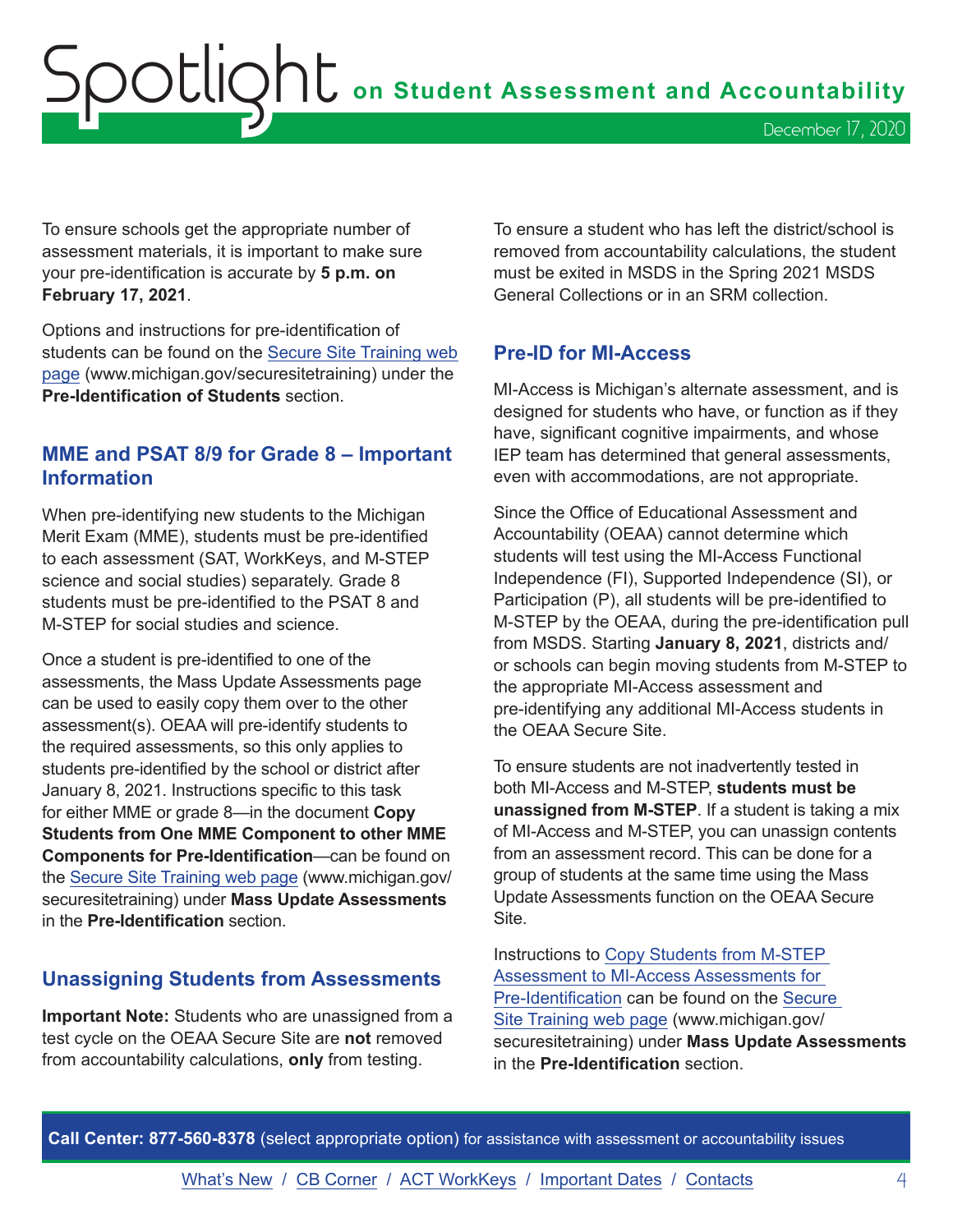# <span id="page-4-0"></span>Spotlight **on Student Assessment and Accountability** December 17, 2020

#### **Online Sessions**

Students taking the M-STEP and MI-Access Functional Independence (FI) online may be put into Online Sessions starting **January 6, 2021**. This can be done in the OEAA Secure Site through **February 23, 2021**. Students pre-identified on the OEAA Secure Site **after** February 23, 2021 can only be put into online sessions in the DRC INSIGHT Portal (formerly known as eDIRECT). Instructions for [Creating Online](https://www.michigan.gov/documents/mde/Session_Page_Quick_Reference_2_509973_7.pdf)  [Sessions](https://www.michigan.gov/documents/mde/Session_Page_Quick_Reference_2_509973_7.pdf) in the OEAA Secure Site can be found on the [Secure Site Training web page](http://www.michigan.gov/securesitetraining) (www.michigan.gov/ securesitetraining) page under the **Pre-Identification of Students** section.

#### **Spring 2021 Initial Material Orders**

Even though standard materials are ordered based on the pre-identification of students to assessments, it is still important for schools/districts to access the Initial Material Order page on the OEAA Secure Site. On this page, these steps can be taken:

- 1. Verify on the Initial Material Order screen that both the shipping address and the coordinator's name are correct.
- 2. Verify or enter the number of materials needed for administering the assessment, including accommodated materials.
- 3. If needed, select an alternate shipping date for M-STEP and MI-Access paper/pencil materials.

If the address and/or coordinator name on the Initial Material Order page is incorrect, it must be corrected in the [Educational Entity Master \(EEM\)](www.michigan.gov/EEM) (www. michigan.gov/eem) by the authorized district EEM user by **February 17, 2021 at 5 p.m.**

**Important Note:** Assessment materials are shipped to the address of the assessment coordinator in the EEM, not to the building address. Don't know who your authorized district EEM user is? You can use the District and School Contact page on the [OEAA Secure](http://www.michigan.gov/oeaa-secure)  [Site](http://www.michigan.gov/oeaa-secure) (www.michigan.gov/oeaa-secure) to locate the name and contact information.

Instructions for Initial Material Orders can be found on the [Secure Site Training web page](http://www.michigan.gov/securesitetraining) (www.michigan. gov/ securesitetraining) under the **Material Ordering** section.

#### **SAT, PSAT 8/9, and PSAT 10**

Initial material orders for SAT, PSAT 8/9, and PSAT 10 Standard Test Booklets will be based on the number of students pre-identified on the OEAA Secure Site by **5 p.m. on February 17, 2021**. Accommodated materials will be sent based on the approved accommodations request submitted through the College Board. The projected number of materials that will be sent based on the pre-identification can be viewed on the Initial Material Orders page of the OEAA Secure Site. The quantity of Standard Test Booklets shipped can only be adjusted by pre-identifying additional students and unassigning students from testing.

#### **ACT WorkKeys**

Initial material orders for Standard Time, Regular Print WorkKeys materials will be based on the number of students pre-identified on the OEAA Secure Site by **5 p.m. on February 17, 2021**. Accommodated materials and Spanish test booklets (if needed) must be ordered through the OEAA Secure Site on the Initial Material Orders page by **5 p.m. on February 17, 2021**.

*(Continued on next page)*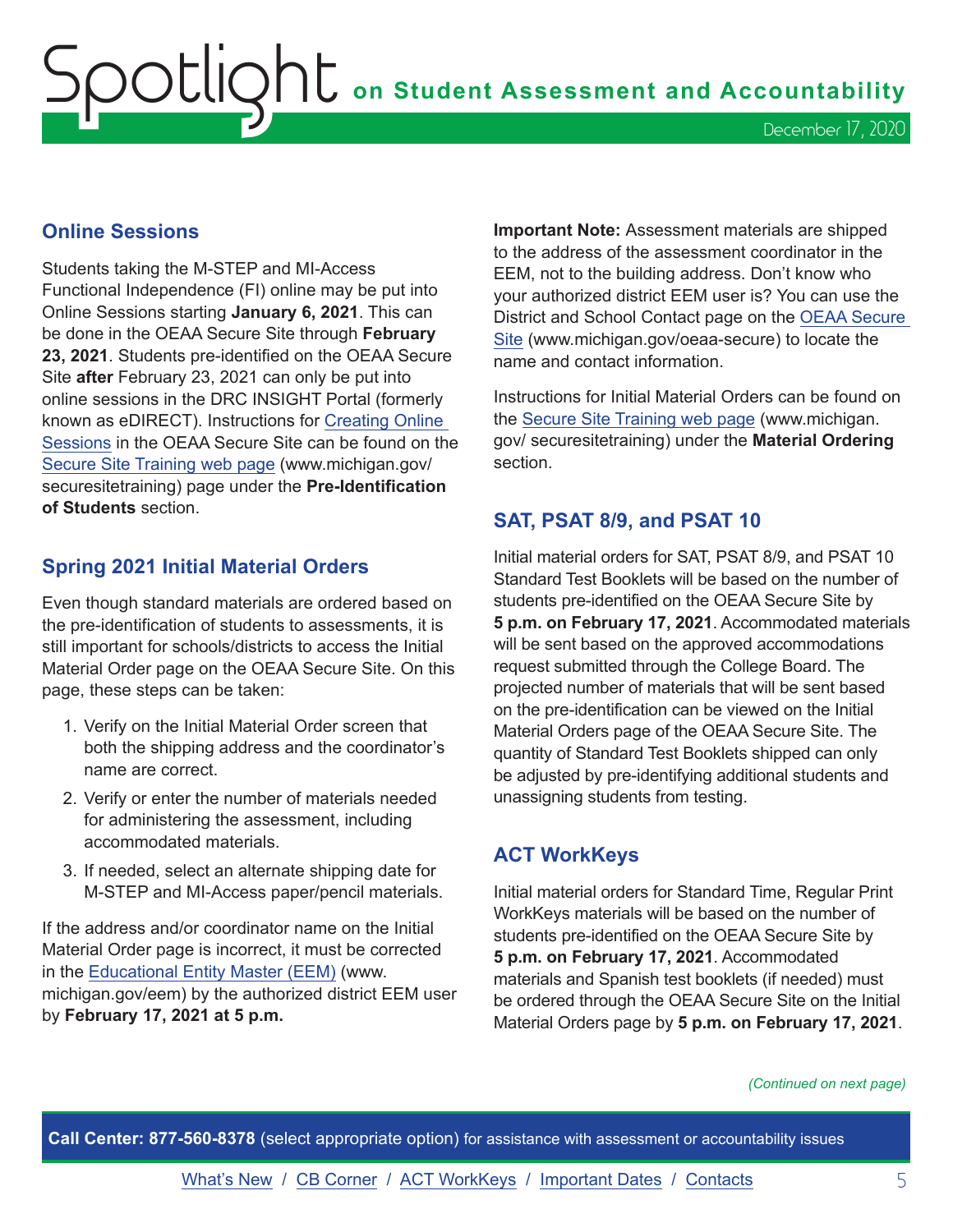<span id="page-5-0"></span>Spotlight **on Student Assessment and Accountability** December 17, 2020

The projected number of Standard Time, Regular Print materials that will be sent based on pre-identification can be viewed on the Initial Material Orders page on the OEAA Secure Site. The number of Standard Time, Regular Print materials can only be adjusted by pre-identifying additional students and unassigning students from the testing. Accommodated and Spanish materials orders will automatically reduce the number of Standard Time booklets.

#### **M-STEP and MI-Access Functional Independence (FI)**

#### **M-STEP**

Initial material orders for standard test booklets for M-STEP will be based on the number of students preidentified as paper/pencil testers on the OEAA Secure Site by **5 p.m. on February 17, 2021**. Accommodated materials (if needed) must be ordered through the OEAA Secure Site on the Initial Material Orders page by **5 p.m. on February 17, 2021**.

Schools testing online will receive the M-STEP Online Test Administrator's Directions and Manual and graph paper (for grades 6 and 7) based on the number of students pre-identified. Schools will not be able to see this order on the Initial Material Order screen and do not need to place an order for these items.

#### **MI-Access Functional Independence (FI)**

Initial material orders of standard test materials for MI-Access FI will be based on the number of students pre-identified for paper/pencil on the OEAA Secure Site by **5 p.m. on February 17, 2021**. This includes ELA: Expressing Ideas (available in paper/pencil only) for all students who are pre-identified for testing. FI Accommodated materials (if needed) must be ordered through the OEAA Secure Site on the Initial Material Orders page by **5 p.m. on February 17, 2021**.

**Important Note:** If you enter an order for accommodated materials for M-STEP and/or MI-Access FI on the Secure Site and save it, the number of Standard Test Booklets for paper/pencil testing will also save and will not continue to update based on the Pre-ID. If needed, you can manually adjust the number of standard test booklets for MI-Access FI directly on the initial material order page up through **5 p.m. on February 17, 2021**.

#### **MI-Access Supported Independence (SI) and Participation (P)**

Since the MI-Access SI and P assessments will be administered one-on-one to students and their responses will be entered into the Online Answer Document by the school, separate materials are not needed for each student. Schools will be sent one set of test administration materials for every five students pre-identified to SI and P. If your school would like more than one set for every five students, you can enter the number of assessment administrators who will be administering the SI and P assessments on the Initial Material Order page by **5 p.m. on February 17, 2021**.

#### **2020-21 "Sending Scores Back" Program for Shared Educational Entities— Applications Now Available**

Intermediate School Districts (ISDs), consortia, or other partnering districts might want to apply to participate in the "Sending Scores Back" Program for school accountability reporting for Shared Educational Entities (SEEs and S2E2s). Eligible schools and classroom programs are those that provide: alternative education, early middle college education, gifted and talented education, or special education services to neighboring or consortium districts.

*(Continued on next page)*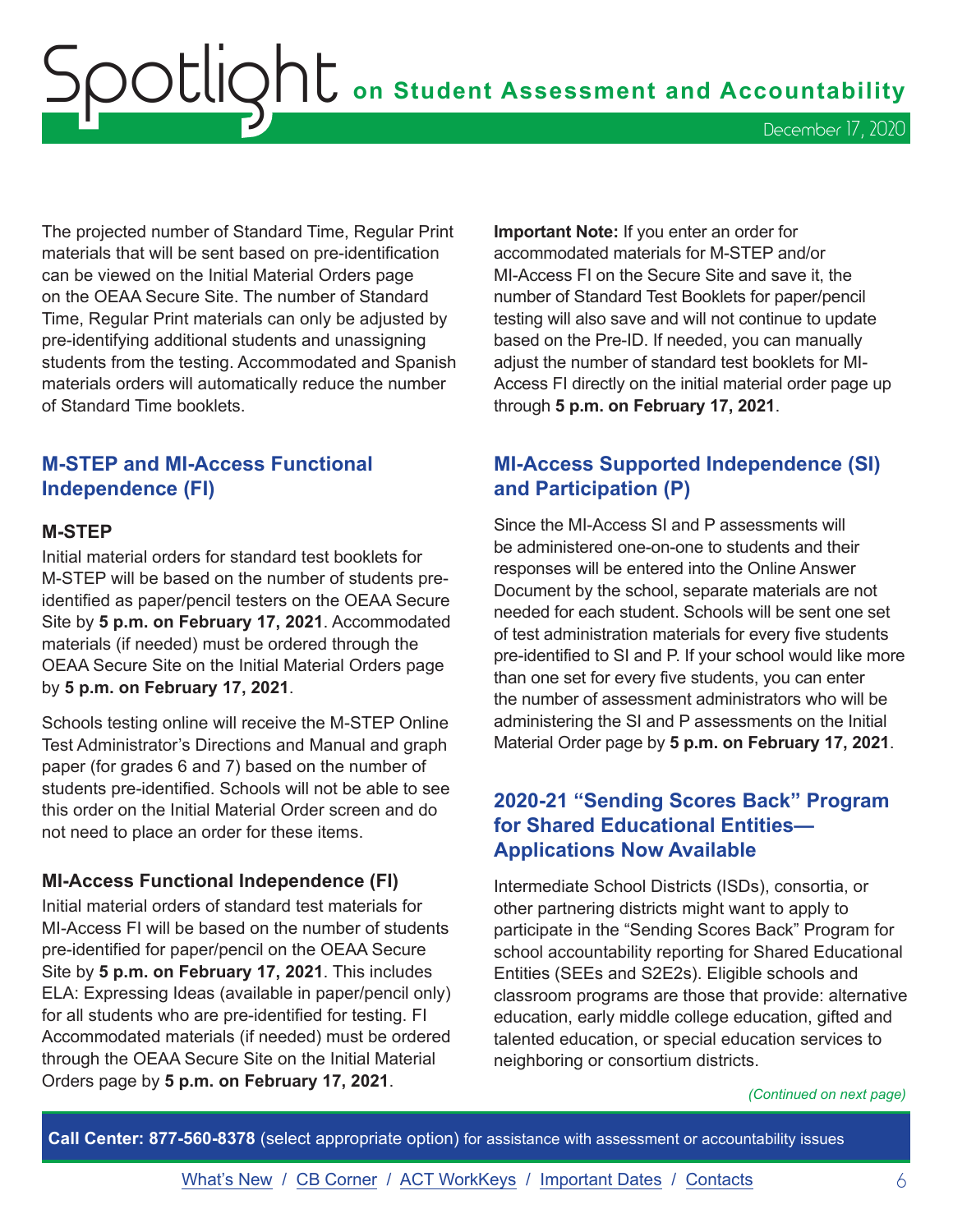<span id="page-6-0"></span>The Sending Scores Back Program allows participating entities to have their non-resident student assessment results and non-resident student graduation statuses in school accountability reporting redirected to another school in a student's own district of residency.

**Please note**: Public school academies (PSAs) are not eligible for this program, as PSAs do not have resident district boundaries in the same way traditional districts do.

Applying for the Sending Scores Back Program will designate your school building or classroom program as a Shared Educational Entity (SEE) or Specialized Shared Educational Entity (S2E2). That status is then used during submissions in the Michigan Student Data System (MSDS), to identify students who are to be specially processed in school accountability reporting. Students identified in these schools/programs are then attributed back to a school building identified in their resident school district for the purposes of school accountability calculations.

SEEs and S2E2s that participated in the Sending Scores Back Program in a prior school year will need to reapply to reestablish their status as a SEE or S2E2 in the Sending Scores Back Program for any 2020-2021 school accountability results that might be published.

Additional information and applications for participation in this program are now available on the [SEEs web](http://www.michigan.gov/sees)  [page](http://www.michigan.gov/sees) (www.michigan.gov/sees). Applications will be due via electronic submission no later than **January 25, 2021 at 5 p.m.**

#### **2021 Michigan School Testing Conference**

The annual Michigan School Testing Conference will take place virtually on February 16 -18, 2021. The conference consists of one day for workshops (February 16) and two days of plenary and clinic sessions (February 17-18).

Highlights of the conference include Keynotes Speakers:

- Jay McTighe, Educational Author/Consultant "Measuring What Matters: Assessing the Right Things in the Right Way in the Right Times"
- Michael T. Nettles, Senior Vice President, Educational Testing Service (ETS) – "Using Assessment to Inspire Student Achievement"
- Andy Middlestead, Director, OEAA, Michigan Department of Education – "What's Next with Michigan's Assessments?"

The conference includes a number of timely clinic and workshop topics to support high quality assessment systems for your district, building, and classroom needs. For more information on the MSTC 2021, or to register for the conference, visit the [conference](http://gomasa.org/wp-content/uploads/mstcPromo2021.pdf)  [registration site.](http://gomasa.org/wp-content/uploads/mstcPromo2021.pdf)

Conference [registration](http://gomasa.org/events/2021-michigan-school-testing-conference/) is now open.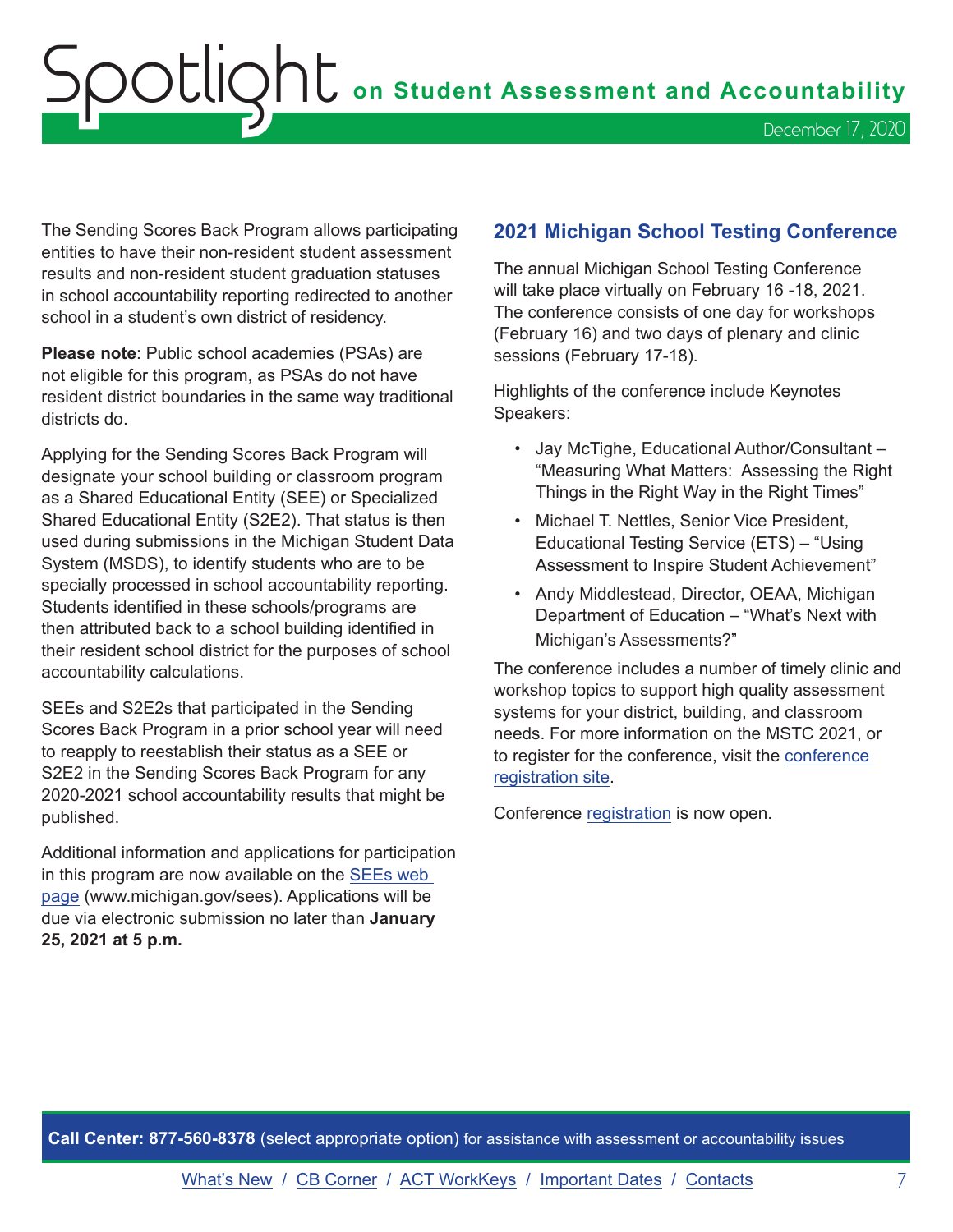December 17, 2020

# <span id="page-7-0"></span>College Board Corner

*Information on SAT*®*, PSAT*™ *8/9, and PSAT*™*10 provided by the College Board*

#### **Questions about Fall or Spring PSAT 8/9, PSAT 10, or SAT?**

- Call the Michigan Educator Hotline: 866-870- 3127 (select Option 1)
- Email [michiganadministratorsupport@](mailto:michiganadministratorsupport%40collegeboard.org?subject=) [collegeboard.org](mailto:michiganadministratorsupport%40collegeboard.org?subject=)

# **WHAT'S NEW**

#### **Spring Flexibility for SAT with Essay, PSAT 10, and PSAT 8/9**

The health and safety of educators and students is the first concern; therefore, to help schools to deal with the challenges of testing, some policies and procedures have been updated for Spring 2021. More information is available in the [Spring 2021](https://www.michigan.gov/documents/mde/Spring_2021_Contingency_Test_Dates_and_Flexibility_Options_710735_7.pdf)  [Contingency Test Dates and Flexibility Options for](https://www.michigan.gov/documents/mde/Spring_2021_Contingency_Test_Dates_and_Flexibility_Options_710735_7.pdf)  [SAT with Essay, PSAT 10, and PSAT 8/9 School Day](https://www.michigan.gov/documents/mde/Spring_2021_Contingency_Test_Dates_and_Flexibility_Options_710735_7.pdf)  [Testing](https://www.michigan.gov/documents/mde/Spring_2021_Contingency_Test_Dates_and_Flexibility_Options_710735_7.pdf) document from the Michigan Department of Education. The document is available on the MDE [MME web page](www.michigan.gov/mme) (www.michigan.gov/mme) and the [PSAT web page](http://www.michigan.gov/psat) (www.michigan.gov/psat). A summary is outlined in this article.

#### **1. Additional Test Dates for SAT with Essay**

- Schools are expected to administer the SAT with Essay to all students on April 13, 2021, with the makeup on April 27, 2021.
- An additional contingency makeup date of May 18, 2021 will only be allowed for students not able to test on April 13 or April 27 due to closures related to COVID-19.

» Additional makeup accommodated testing windows will be allowed for students absent during the entire accommodated testing window due to COVID-19 or who experience an irregularity that requires a makeup.

| <b>SAT with Essay</b>                                     | <b>Dates/Windows</b> |
|-----------------------------------------------------------|----------------------|
| <b>Primary Test Date</b>                                  | April 13, 2021       |
| <b>Accommodated Testing</b><br>Window                     | April 13 - 26, 2021  |
| <b>Makeup Test Date</b>                                   | April 27, 2021       |
| <b>Makeup Accommodated</b><br>Testing Window (Added)      | April 27 - 29, 2021  |
| <b>Contingency Makeup Test Date</b><br>(Added)            | May 18, 2021         |
| <b>Contingency Accommodated</b><br>Testing Window (Added) | May 18-20, 2021      |

#### **2. Additional Test Dates for PSAT 10 and PSAT 8/9 for Grade 9**

- Schools are expected to select a primary test day to administer the PSAT 10 and PSAT 8/9 for grade 9 within the primary testing window, which remains April 13 - 16, 2021.
- Any student approved for an accommodation or any English learner using extended time may flexibly be scheduled anytime during the expanded accommodated testing window of April 13 - May 7.

*(Continued on next page)*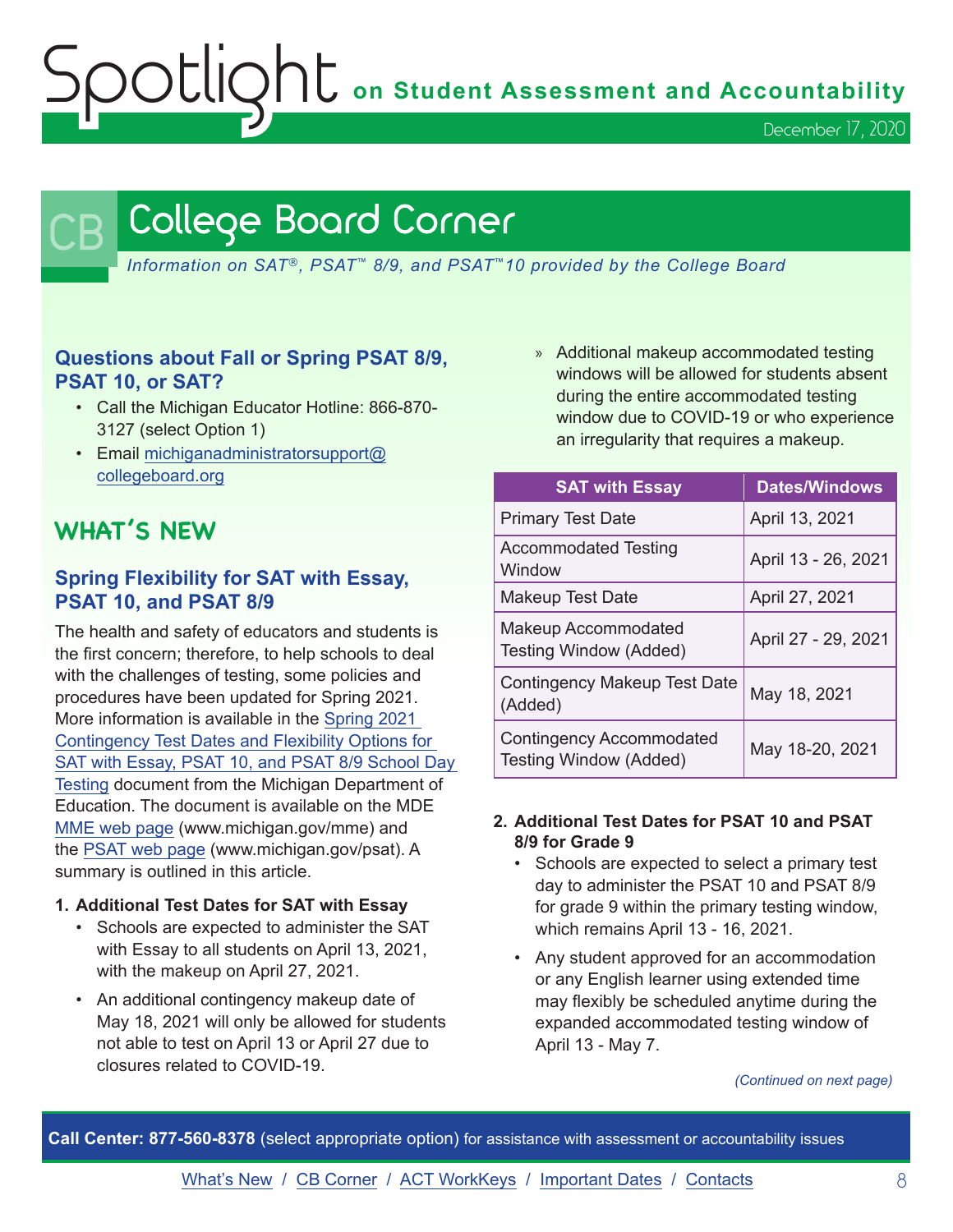OOCLIQhC on Student Assessment and Accountability

December 17, 2020

# $\mathsf{CB}\mid$

• Students absent during the primary testing window or those who experience an irregularity and require a makeup will test using makeup test materials in the extended makeup testing window of April 27 - May 7.

| PSAT 10 and<br>PSAT 8/9 for Grade 9 | <b>Dates/Windows</b> |
|-------------------------------------|----------------------|
| <b>Primary Testing Window</b>       | April 13 - 16, 2021  |
| <b>Accommodated Testing</b>         | April 13 -           |
| Window (Extended)                   | May 7, 2021          |
| <b>Makeup Testing Window</b>        | April 27 -           |
| (Extended)                          | May 7, 2021          |

#### **3. Additional Test Dates for PSAT 8/9 for Grade 8**

- Schools are expected to administer the PSAT 8/9 for grade 8 on April 13, 2021.
- Students absent on April 13 can flexibly be scheduled to test in the primary testing window. Any student approved for an accommodation or any English learner using extended time may flexibly be scheduled time during the extended accommodated testing window of April 13 - May 7.
- Students absent during the primary testing window or those who experience an irregularity and require a makeup will test using makeup test materials in the extended makeup testing window of April 27 - May 7.

| <b>PSAT 8/9 for Grade 8</b>                      | <b>Dates/Windows</b>      |
|--------------------------------------------------|---------------------------|
| <b>Primary Test Date</b>                         | April 13, 2021            |
| <b>Primary Testing Window</b>                    | April 13 - 16, 2021       |
| <b>Accommodated Testing</b><br>Window (Extended) | April 13 -<br>May 7, 2021 |
| <b>Makeup Testing Window</b><br>(Extended)       | April 27 -<br>May 7, 2021 |

#### **4. Schools May Stagger Start Times for Assessments**

• Schools can provide flexible starting times, without College Board approval to do so. All groups must begin testing before the first group finishes to maintain test security. Cell phone collection is required for the duration of the school day for all students testing, or at least until after the last group has started testing. Testing must start early enough to finish before school ends.

#### **5. Extended Breaks**

Local health and safety guidelines may require that only a limited number of students may access the restroom or hallways at a time. In such cases, you may elect to double the time of scheduled breaks (including accommodated breaks) to ensure that students can access the restroom or hallway in an orderly fashion. Hall monitors should help ensure that students do not share any test content if they leave the room and that students reenter their assigned testing rooms in a safe way. If used, extended breaks must be provided to all students.

*(Continued on next page)*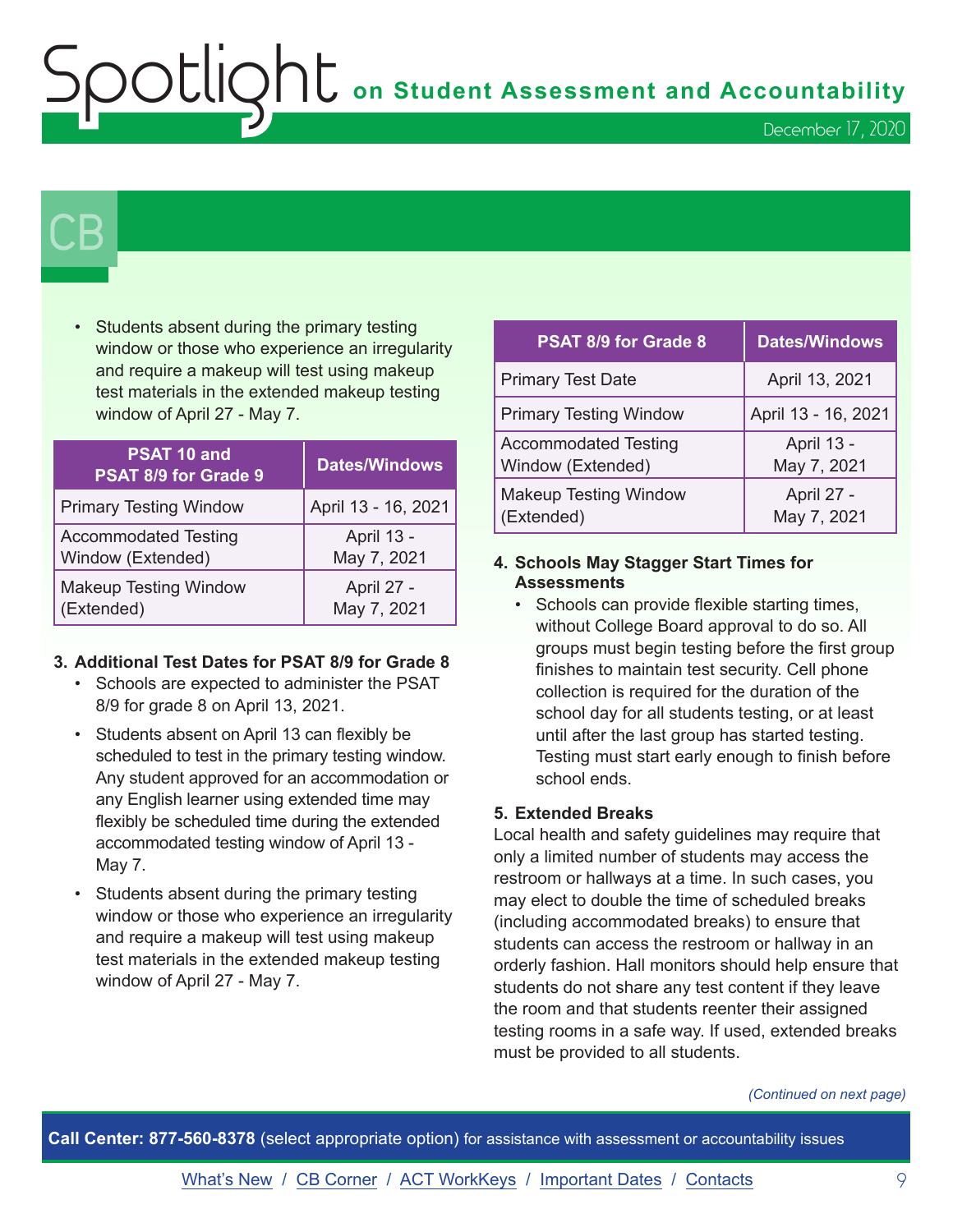December 17, 2020

# $\mathsf{CB}\mid$

#### **6. PPE (personal protection equipment) allowed during testing**

• PPE includes items such as the use of masks, gloves, and hand sanitizer during testing. The use of PPE should follow local guidance. Test coordinators or proctors must check students' PPE prior to testing to ensure that nothing has been written on the PPE or prohibited materials have been hidden within the PPE. It is important that local policies are followed on the handling and disposing of PPE.

#### **7. Spacing of students follows local guidelines**

• Follow local guidance on the spacing of your students. College Board requires a minimum of three feet from center-of-desk to center-ofdesk; however, if local guidance says students must be six feet apart, schools should seat students six feet apart during testing.

#### **8. Off-Site testing allowed**

• Off-site testing is allowed if more space to administer the test is needed. **Requests to test at an off-site location are required for Spring 2021 testing.** Refer to the [October 22 edition](https://www.michigan.gov/documents/mde/Spotlight_10-22-20_705870_7.pdf)  [of Spotlight](https://www.michigan.gov/documents/mde/Spotlight_10-22-20_705870_7.pdf) for more information on submitting an off-site request. Although the deadline to submit a plan is **December 18, 2020**, College Board will accept late plans, as necessary, for schools that need to reconfigure their testing environment.

#### **Final Notes**

• College Board has posted a Coordinator Supplement, similar to one provided in the fall. This document should not be referenced for Spring 2021 testing as many topics do not

pertain to the policies and procedures used by Michigan schools during spring School Day testing.

- Information about how to order makeup materials and maintaining test book security will be made available closer to April.
- Do not order any test books for Spring 2021 Michigan-provided testing in the College Board test ordering site.

## **REMINDERS**

#### **Preparing for Test Day Webinar**

A Preparing for Test Day webinar will take place on **January 20, 2021 from 1-2 p.m.** It will focus on frequently asked questions about organizing a preadministration session, planning for test day, and managing test materials

[Register for the webinar](https://tinyurl.com/2021Preparation-MI) (https://tinyurl. com/2021Preparation-MI).

For those who cannot attend the live session, it will be recorded and posted to the MDE [MME web page](www.michigan.gov/mme) (www.michigan.gov/mme) and the [PSAT web page](http://www.michigan.gov/psat) (www.michigan.gov/psat) within approximately one week of the presentation.

#### **State-Allowed Accommodations and English Learner Supports Window**

SSD coordinators can begin to submit requests for state-allowed accommodations and English learner time and one-half (+50% extended time) support in SSD Online during the **week of January 11, 2021**.

**Call Center: 877-560-8378** (select appropriate option) for assistance with assessment or accountability issues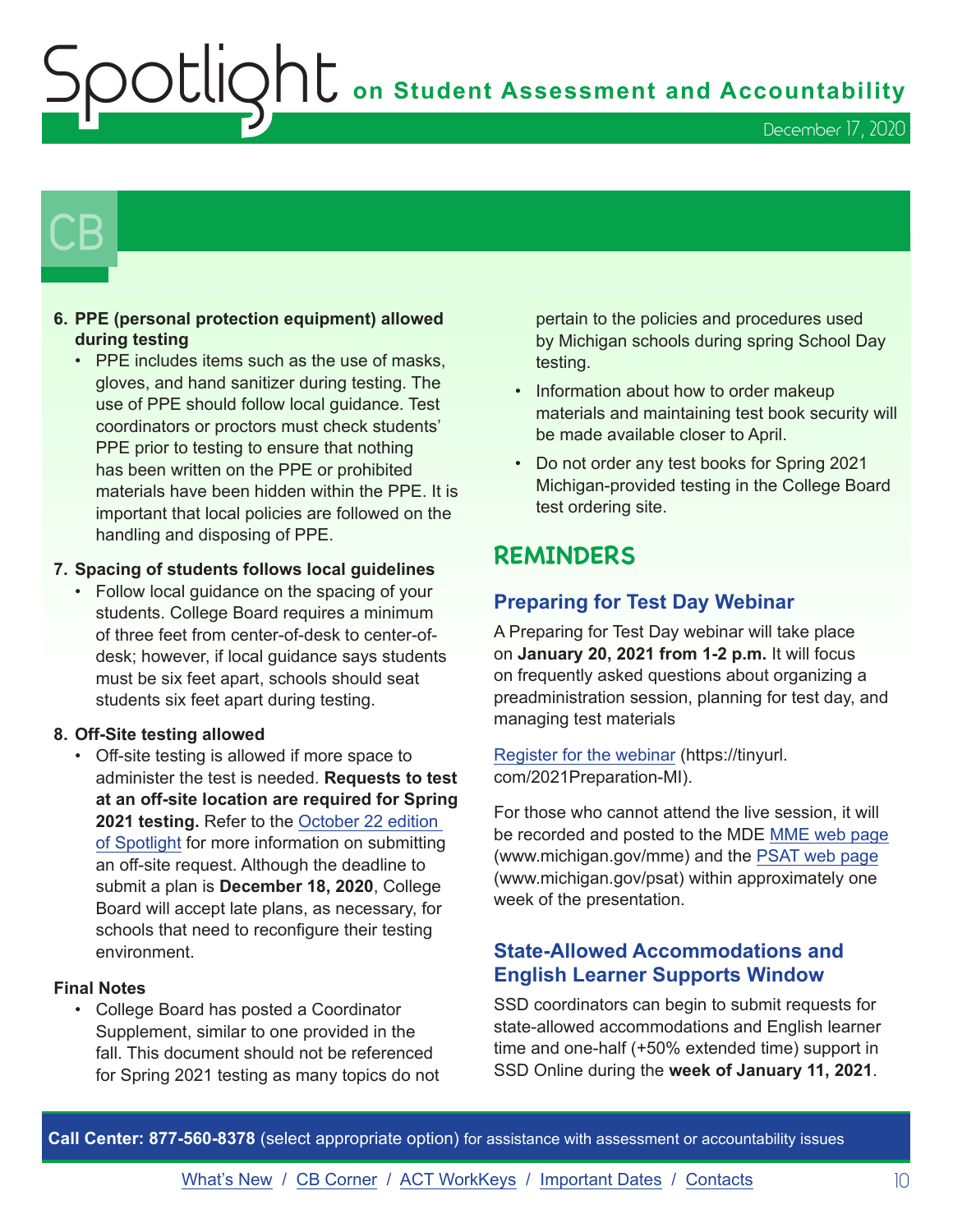OUIQhL on Student Assessment and Accountability

<span id="page-10-0"></span>

## **Reminders**

#### **Completing ACT's Manage Participation Process**

The window for completing Managing Participation is **past due**. If your schools have not yet completed Manage Participation using the PearsonAccess<sup>next</sup> system, refer to the [October 29, 2020 Spotlight](https://www.michigan.gov/documents/mde/Spotlight_10-29-20_706526_7.pdf) (www.michigan.gov/mde-spotlight) for information and high-level instructions on completing ACT's Manage Participation process.

District Assessment Coordinators should ensure that all schools within their district have completed the Manage Participation process, even if they are not testing.

Names of schools that have completed their Test Date and Materials Receipt Selections are sent to the Office of Educational Assessment and Accountability (OEAA) Secure Site daily. District and Building Assessment Coordinators can verify each school's status by reviewing the Test Center Participation page on the [OEAA Secure Site](http://www.michigan.gov/oeaa-secure) (www.michigan.gov/oeaa-secure) under the **Assessment Registration** drop-down menu.

#### **Receiving Communications for the Spring 2021 WorkKeys Administration**

ACT provides important communications, including deadline reminders and policy information, to the WorkKeys Test Coordinators and District Assessment **Coordinators** 

If you are a school WorkKeys Test Coordinator or District Assessment Coordinator and have not received ACT's emails, refer to the [September 24, 2020 Spotlight](https://www.michigan.gov/documents/mde/Spotlight_9-24-20_703294_7.pdf) (www.michigan.gov/mdespotlight) for information on updating the [Educational](www.michigan.gov/EEM)  [Entity Master \(EEM\)](www.michigan.gov/EEM) (www.michigan.gov/eem).

#### **Contacting ACT**

If you have questions, you may:

- 1. contact ACT via the [Contact Us web page](http://www.act.org/aap/state/contact.html) [\(www.act.org/aap/state/contact.html\)](https://www.act.org/aap/state/contact.html)
- 2. call ACT at 800-553-6244 between 9:30 a.m. – 6:00 p.m. ET
	- standard time: ext. 2800
	- accommodations: ext.1788
- 3. email accommodations questions to [ACTStateAccoms@act.org](mailto:ACTStateAccoms%40act.org?subject=)

**Call Center: 877-560-8378** (select appropriate option) for assistance with assessment or accountability issues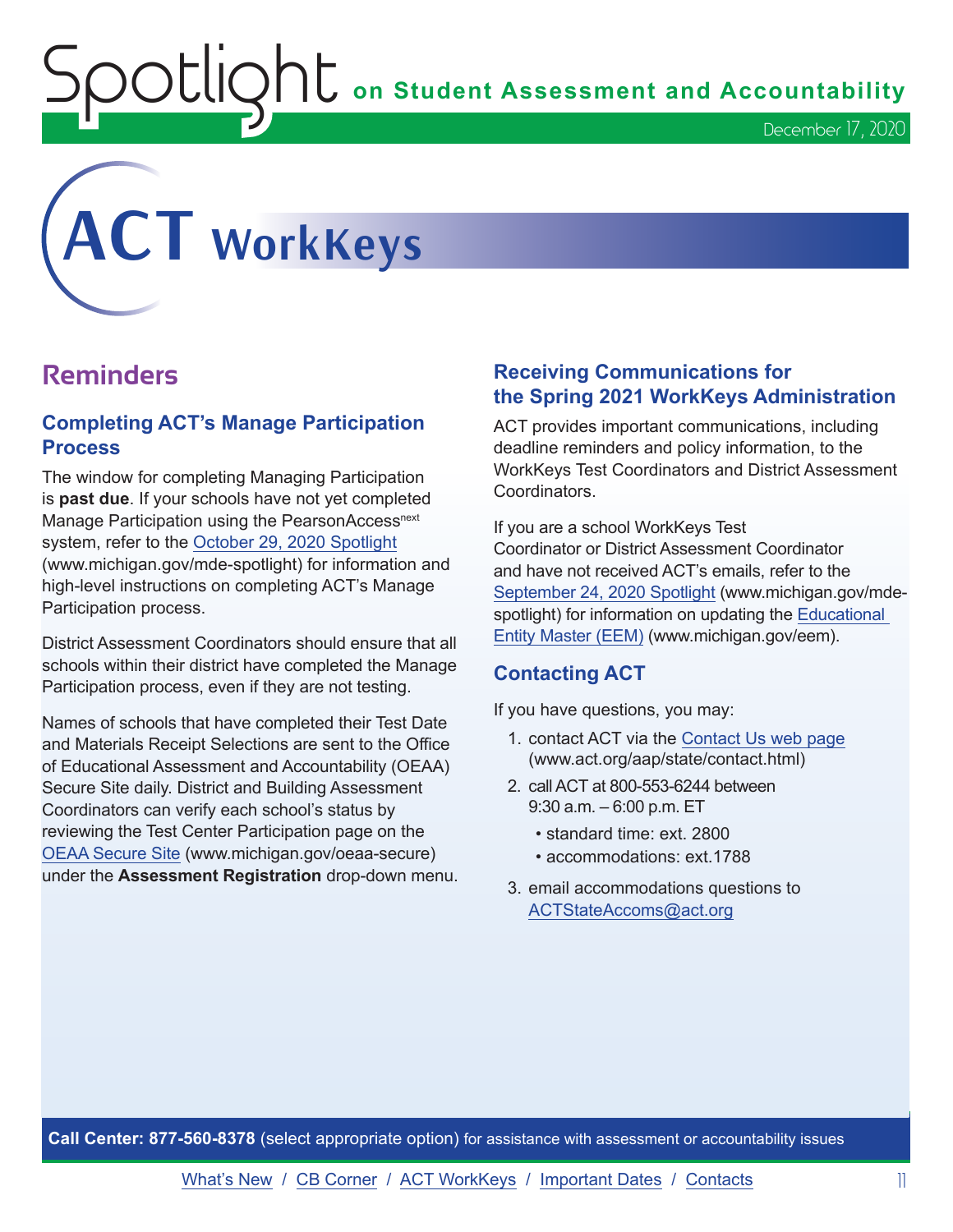# $\bigcup$  on Student Assessment and Accountability December 17, 2020 Wed FП.

# <span id="page-11-0"></span>**Important Dates**

# **Approaching Deadlines . . .**

#### **December 18, 2020**

• Public Comment on the 2021 **1% Cap Waiver Request CLOSES** (see page 4 of the [November 19 Spotlight\)](https://www.michigan.gov/documents/mde/Spotlight_11-19-20_708352_7.pdf)



• Window to submit off-site requests **CLOSES** for **SAT with Essay**, **PSAT 10**, **and PSAT 8/9**

#### **December 23, 2020**

- **WIDA ACCESS for ELLs** Initial Material Order window (Braille & Enlarged Print) **CLOSES**
- **WIDA ACCESS and Alternate ACCESS for ELLs** Pre-identification of students for barcode labels in OEAA Secure Site window **CLOSES**

## **December 2020**

#### **Early Literacy and Mathematics**

#### **Now – February 4, 2021**

• Pre-identification of students for **Winter 2021 Early Literacy and Mathematics Benchmark Assessments**

#### **M-STEP**

#### **Now – February 4, 2021**

• Pre-identification of students for **M-STEP Passage-based Writing Field Test**

#### **WIDA**

#### **Now – March 17, 2021**

• **WIDA ACCESS and Alternate ACCESS for ELLs** Off-site Test Administration Request window in OEAA Secure Site

#### **Now – January 22, 2021**

• **WIDA ACCESS and Alternate ACCESS for ELLs** Test Exception Request window

#### **Now – March 19, 2021**

• **WIDA ACCESS for ELLs** Pre-identification of students in OEAA Secure Site window

l nu

5

12

6

13

# **January 2021**

## **Early Literacy and Mathematics**

#### **January 4 – February 5, 2021**

• **Winter 2021 Early Literacy and Mathematics Benchmark Assessments** online test administration window

#### **M-STEP**

#### **January 4 – February 5, 2021**

• **M-STEP Passage-based Writing Field Test** online test administration window (refer to the [November 12 Spotlight](https://www.michigan.gov/documents/mde/Spotlight_11-12-20_707634_7.pdf) for information)

### **ACT WorkKeys**

#### **January 6 – February 17, 2021**

• **ACT WorkKeys** Pre-ID for barcode labels and Materials Order window

## **SAT and PSAT**

#### **January 11 – February 22, 2021**

• Window to submit state-allowed accommodations and English learner extended time requests for **SAT with Essay**, **PSAT 10**, and **PSAT 8/9**

#### **WIDA**

#### **January 27 – April 9, 2021**

• **WIDA ACCESS and Alternate ACCESS for ELLs** Testing window (extended for Spring 2021)

**Call Center: 877-560-8378** (select appropriate option) for assistance with assessment or accountability issues